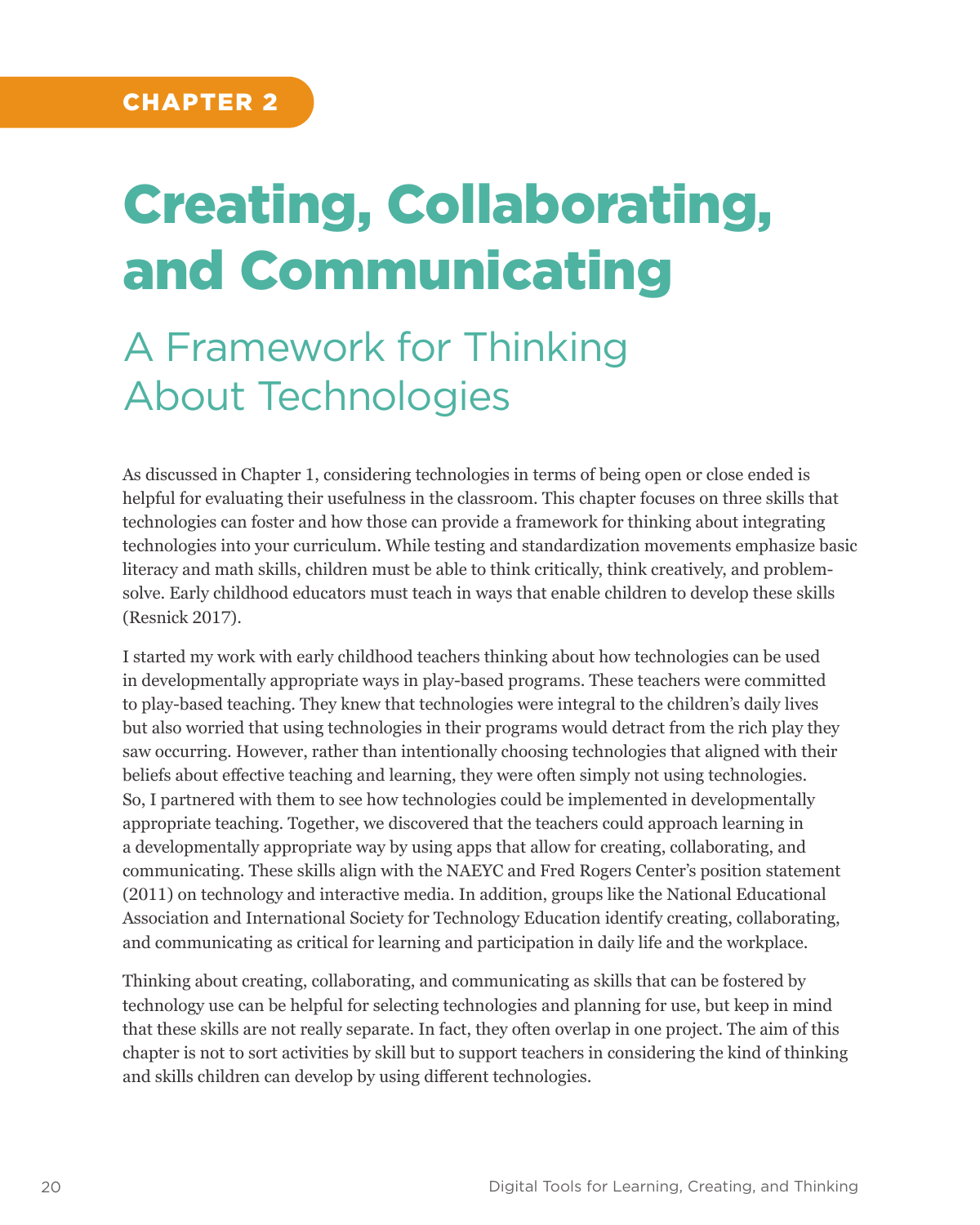Further, I acknowledge that the technologies available in a classroom or program will vary widely depending on the resources available to teachers and administrators. I have worked in settings where each classroom teacher had several technologies available to use and also with a small program that began incorporating technologies into the curriculum by purchasing one iPad for its two classrooms. The framework presented in this chapter can help teachers and administrators consider how to use existing technologies; it can also help them begin a conversation about planning to include technologies in the classroom, including what kinds of technologies would help meet goals for creating, collaborating, and communicating and what resources are needed to meet those goals. Chapter 7 discusses planning for intentional integration of technologies in the classroom or school and shares some resources to guide that discussion.

## **Creating**

The Lifelong Kindergarten research group, founded by Mitchel Resnick at the MIT Media Lab, is based on Friedrich Froebel's conception of kindergarten, which valued childhood as time of exploration and learning, centered play as an important context for learning, and encouraged creativity (Froebel Trust n.d.). In his research, Resnick aims to foster joyful learning that involves exploration, creation, collaboration, and play and to apply this to learning with technologies. However, he worries that this kind of learning may not be found in all kindergartens anymore. He says, "kindergarten is becoming like the rest of school. . . . I believe the rest of school should become like kindergarten" (2017, 10). One of the aspects Resnick believes is missing from kindergarten is the learning that children do when they use creative thinking in play.

In play-based classrooms, children are given extended periods of time to engage in various kinds of self-directed play, such as block building, painting, playdough, and dramatic play. During these experiences, children use creative thinking to conjure up stories, take on roles in these stories (which builds their working memory and inhibitory control), and problem-solve. For example, as preschooler Milo builds an X-wing fighter jet with hollow blocks, he has to draw on his memory of *Star Wars* for the outline of the ship and then look at the shapes available in the hollow blocks to figure out which will help him build the ship. He has to problem-solve to figure out which blocks will help him make the *X* shape of the wings. He, his friends, and the teacher test out different block combinations to try to achieve a structure that matches the image in his mind. Milo has to use clear communication and social skills to work with friends while building. Then, once he is finished building, he uses creative storytelling skills to begin weaving a story around the X-wing fighter. He and his friends use their working memory to remember this fictional story and practice inhibitory control as they try to stay in their roles and participate in the story. All of the work done in play builds skills critical for later problem solving and critical and creative thinking.

It might seem as if integrating technologies in the classroom would prevent this kind of imaginative play, but the opposite is actually true. Later, Milo took a picture of his creation and audio-recorded a reflection on the work that he did to create it. He shared this picture and audio reflection with his family so that they could talk about it further. This connection with his family encouraged Milo to build more, both at home and at school, and to talk more about what he was doing. Intentionally adding technology use in a program can extend and support children's play.